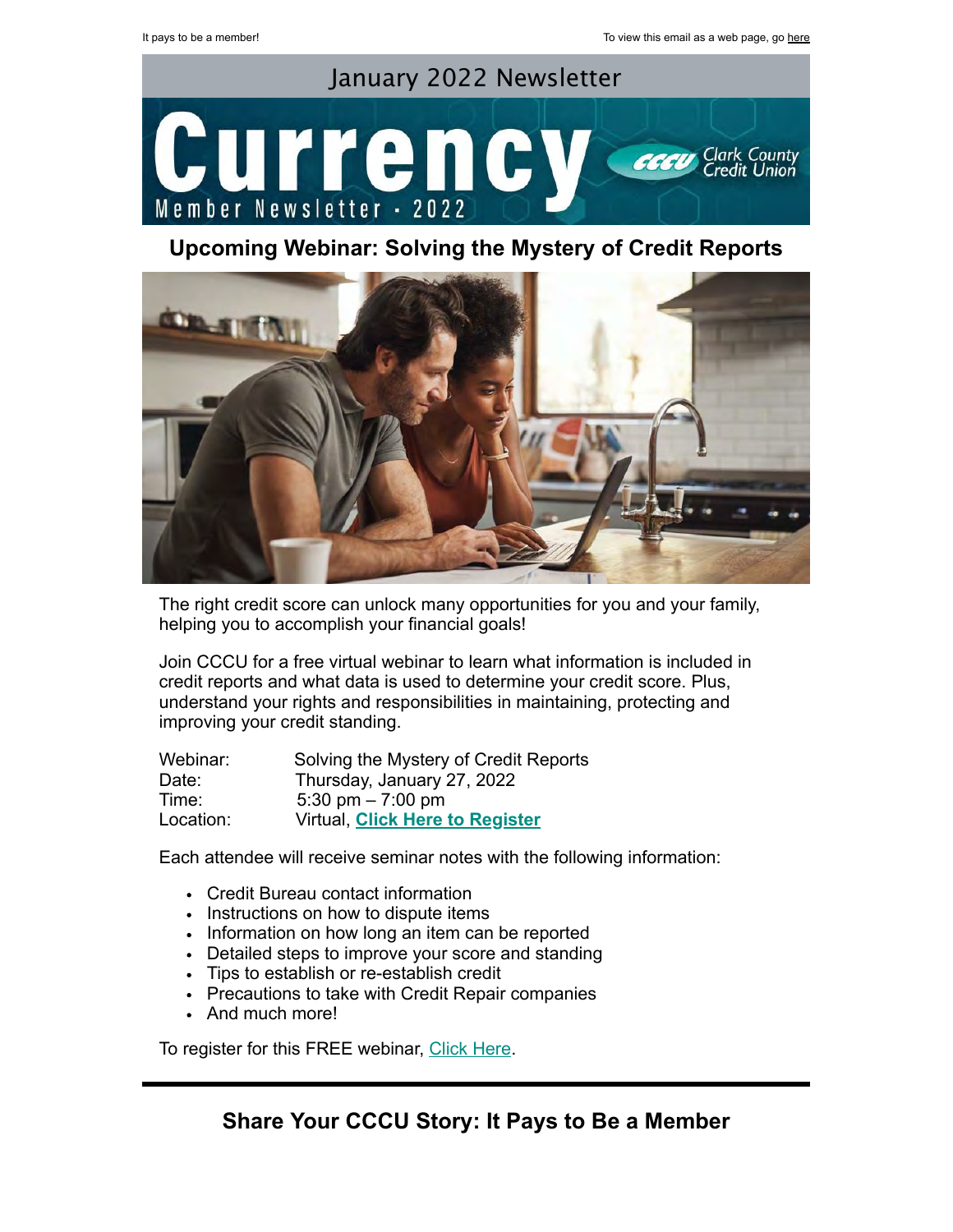

[Since 2001, the credit union has followed a tradition of paying out the Bonus](https://www.ccculv.org/Your-Bonus-Dividend.aspx) Dividend to its members in addition to great loan rates and competitive products and services. This January, we are excited to share that our Board of Directors has yet again approved a Bonus Dividend payment to our members for the year 2021!

The exact Bonus Dividend amount will be announced on January 21, Bonus Dividend Day. While we wait for this exciting day, we'd like to hear how the Bonus Dividend has impacted your life?

How have you used the Bonus Dividend in the past? Do you plan to spend, save or splurge with this year's payment?

Share your story with us and you may see it used in our commercials, here in this newsletter or on social media. [Click here to share](https://campaign.documatix.com/DM/DPS/Surveys/Survey/C10603ED129FFD64) why it pays to be a member!

*\*All primary members who are in good standing on December 31, 2021 are eligible for the Bonus Dividend.*

## **A Look Back at CCCU Community Giving in 2021**



Throughout 2021, Clark County Credit Union continued its commitment to give back to community. The credit union's philanthropic committee, CCCU Cares, organized programs and opportunities to assist people in the local community who are underprivileged or disadvantaged, in addition to other medical-related nonprofits.

With members and employees of the credit union contributing time and funds to community projects, CCCU is proud of the support given to many local individuals and families in need.

"CCCU supports the credit union objective of 'People Helping People' through scholarships, volunteering, and other acts of kindness in our community," said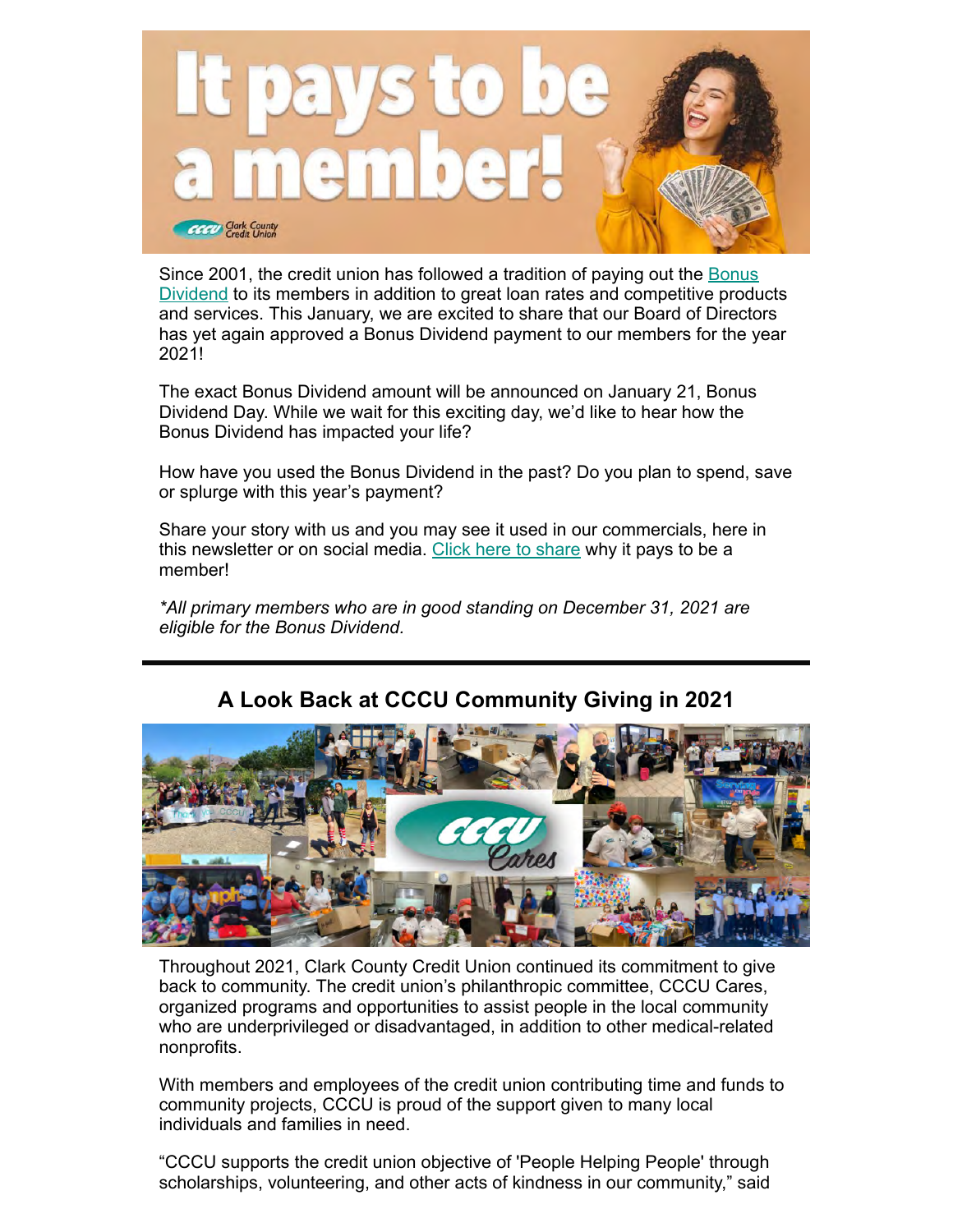Matt Kershaw, CCCU President, and CEO. "Regardless of any difficulties that have come up this year, members and employees still came together to lift each other up."

To read the blog with a list of non-profits and community support, [click here.](http://ccculv.org/CustomContent.aspx?Name=CCCU%202021:%20A%20Year%20of%20Giving%20Back)

### **Windmill Branch Construction Update**



We are well into the remodel for our Windmill branch and excited for completion! As a reminder, full-service transactions are limited, and you may be asked to visit another branch or do things online based on the service.

To assist with planning your trip to the Windmill branch, here are some current restrictions and updates:

- Account Opening: Visit us [online](https://www.ccculv.org/New-Account.aspx), or call  $702-228-2228$  no new accounts opened in the branch
- Drive-Up Teller: CLOSED
- ATM:
	- Drive-Up: OPEN
	- Walk-Up: CLOSED
- Coin Machine: CLOSED
- Loan Items: No check printing, no title-related transactions
- Safe deposit access: OPEN
- Teller Transactions: Limited to express transactions

We anticipate the Windmill remodel project will be completed in late March or early April. Thank you for your patience as we improve the functionality of our Windmill branch location! For additional information, call a member of our team at 702-228-2228.

# **Call for Board Nominations**

Nominations are currently being accepted for the CCCU Board of Directors.

Those wishing to nominate any individual for consideration,

please send the candinate's resume to:

Nominating Committee

PO Box 36490

Las Vegas, NV 89133-6490 Nominations must be received by January 29, 2022

#### ccculv.org . 702-228-2228